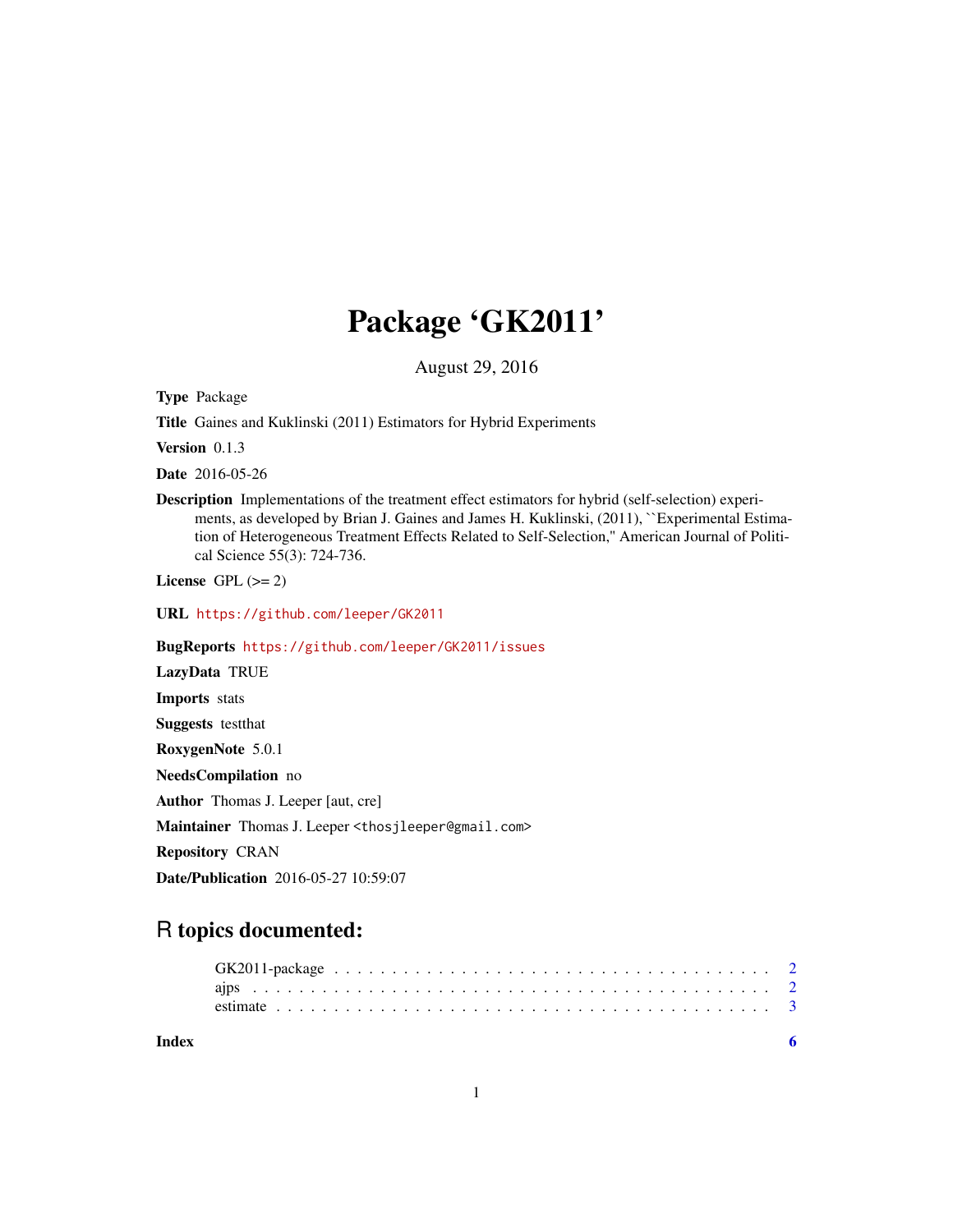<span id="page-1-0"></span>GK2011-package *GK2011*

#### Description

Gaines and Kuklinski (2011) Estimators for Hybrid Experiments

#### Author(s)

Thomas J. Leeper <thosjleeper@gmail.com>

#### References

Brian J. Gaines and James H. Kuklinski, (2011), "Experimental Estimation of Heterogeneous Treatment Effects Related to Self-Selection," *American Journal of Political Science* 55(3): 724-736.

#### See Also

[estimate](#page-2-1)

<span id="page-1-1"></span>

ajps *Gaines and Kuklinski (2011) AJPS data*

#### Description

Subset of data from Gaines and Kuklinski (2011)

#### Usage

ajps

#### Format

tr The treatment indicator, where 1=treatment, 2=control, 3=chose treatment, 4=chose control.

therm.obama A "feeling thermometer" toward John McCain.

therm.mccain A "feeling thermometer" toward Barack Obama.

pid An indicator of party identification, where -1=Republican, 0=Independent, 1=Democrat.

#### Details

This dataset contains a subset of variables, extracted from the dataset used by Gaines and Kuklinski (2011).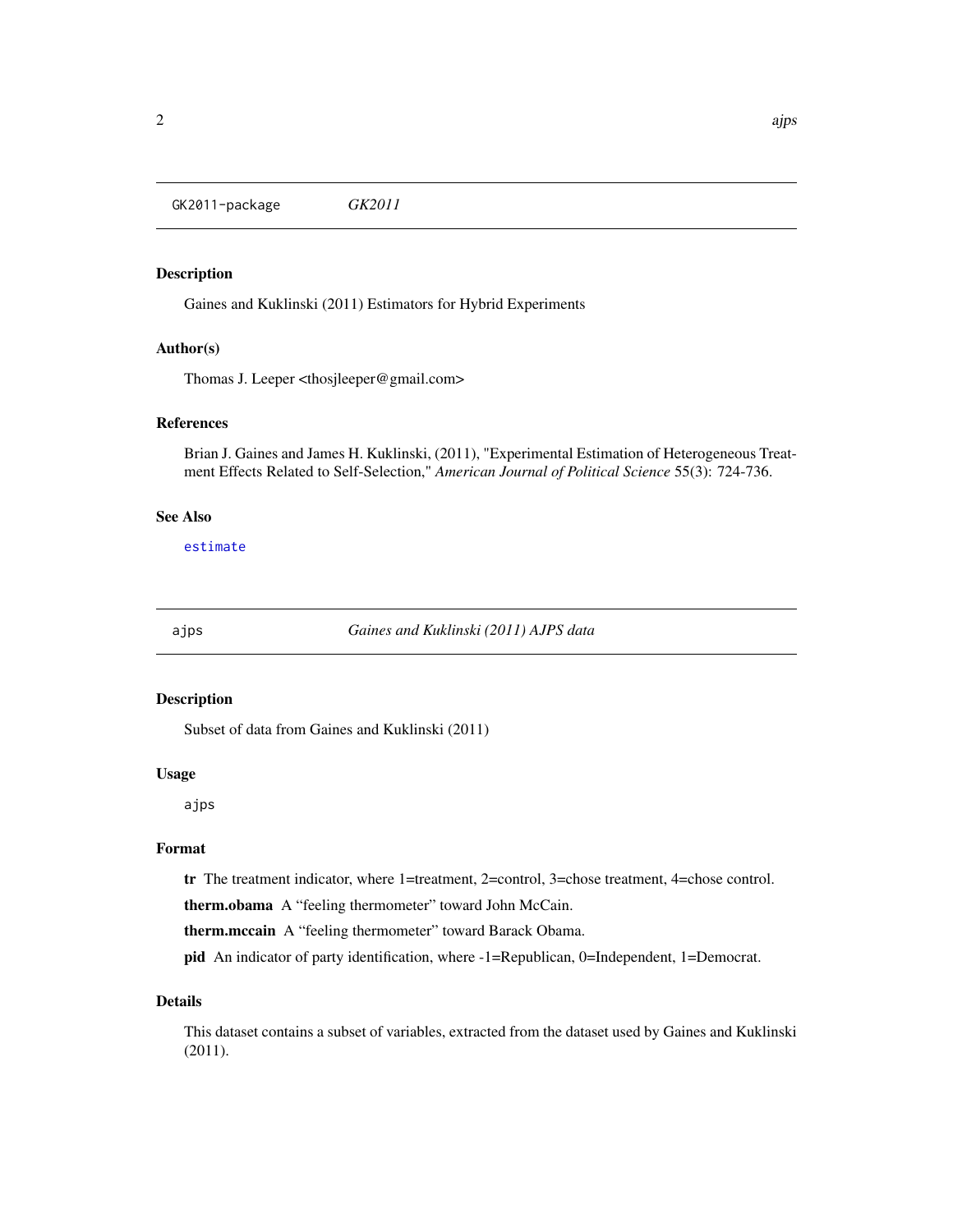#### <span id="page-2-0"></span>estimate 3

#### Source

Brian J. Gaines and James H. Kuklinski, (2011), "Experimental Estimation of Heterogeneous Treatment Effects Related to Self-Selection," *American Journal of Political Science* 55(3): 724-736.

#### See Also

#### [estimate](#page-2-1)

#### Examples

```
data(ajps)
# replicate Gaines and Kuklinski (2011) Table 2
pmean <- function(x) sprintf("%0.1f", mean(x))
cbind(
  # Democrats
  aggregate(cbind(therm.mccain, therm.obama) \sim tr,
            data = ajps[ajps$pid == 1, ], FUN = pmean)[, 1:3],
  n<sup>-</sup> dem = aggregate(therm.obama \sim tr,
                     data = ajps[ajps$pid == 1, ], FUN = length)[, 2],
  # Republicans
  aggregate(cbind(therm.mccain, therm.obama) \sim tr,
            data = ajps[ajps$pid == -1, ], FUN = pmean)[, 2:3],
  n_{prep} = aggregate(therm.obama \sim tr,
                    data = ajps[ajps$pid == -1, ], FUN = length)[, 2]
\mathcal{L}# effects for McCain among Democrats
with(ajps[ajps$pid == 1, 1, {\}estimate(rand = tr %in% 1:2, tr = tr %in% c(1,3), y = therm.mccain)
})
# effects for McCain among Republicans
with(ajps[ajps$pid == -1, ], {
  estimate(rand = tr %in% 1:2, tr = tr %in% c(1,3), y = therm.mccain)
})
# effects for Obama among Democrats
with(ajps[ajps$pid == 1, 1, {\}estimate(rand = tr %in% 1:2, tr = tr %in% c(1,3), y = therm.obama)
})
# effects for Obama among Republicans
with(ajps[ajps$pid == -1, ], {
  estimate(rand = tr %in% 1:2, tr = tr %in% c(1,3), y = therm.obama)
})
```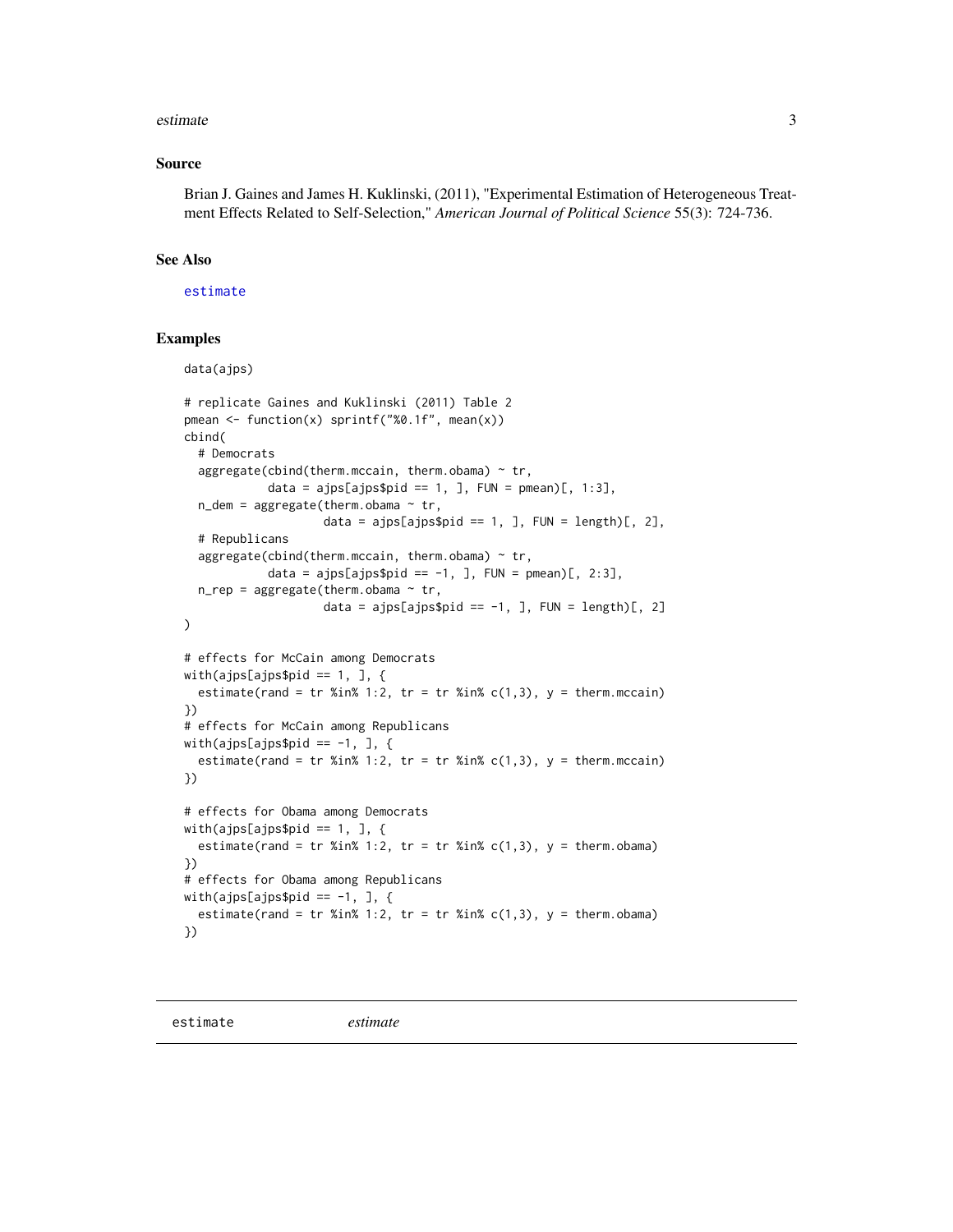4 estimate estimate estimate estimate estimate estimate estimate estimate estimate estimate estimate estimate estimate estimate estimate estimate estimate estimate estimate estimate estimate estimate estimate estimate esti

#### Description

Estimators for Hybrid Experiments

#### Usage

```
estimate(rand, tr, y, iterations = 5000L)
```
#### Arguments

| rand       | An integer or logical vector specifying whether each observation is from the<br>random $(1)$ or self-selection $(0)$ arm of the experiment.     |
|------------|-------------------------------------------------------------------------------------------------------------------------------------------------|
| tr         | An integer or logical vector specifying whether each observation was treated (1)<br>or control $(0)$ , regardless of the arm of the experiment. |
| V          | A numeric vector specifying outcome values.                                                                                                     |
| iterations | An integer specifying the number of bootstrap iterations used to estimate stan-<br>dard errors.                                                 |

#### Details

The package provides R implementations of the treatment effect estimators for hybrid (self-selection) experiments, as developed by Gaines and Kuklinski (2011). These functions estimate local average treatment effects for unobserved population subgroups inclined and disinclined to be treated, as revealed by a three-condition (two-arm) experimental design. In the design, participants are randomly assigned to one of three conditions: 1) treatment  $(T)$ , 2) control  $(C)$ , or 3) self-selection  $(S)$ of treatment or control. The design enables the estimation of three treatment effects:

- 1. First, the sample average treatment effect is estimated from conditions (1) and (2) as: $\hat{t} =$  $\bar{Y}_T - \bar{Y}_C$
- 2. The effect for those inclined to choose treatment is given by: $\hat{t}_s = \frac{\bar{Y}_s \bar{Y}_C}{\hat{\alpha}}$  where  $\hat{\alpha}$  is the observed proportion of individuals in group S that choose T (rather than C).
- 3. The effect for those disinclined to choose treatment (or, equivalently, inclined to choose control) is given by: $\hat{t}_n = \frac{\bar{Y}_T - \bar{Y}_S}{1 - \hat{\alpha}}$

By definition, the sample average treatment effect is an average of the other two effects.

#### Value

A data.frame containing the following variables:

- Effect, a character vector of effect names ("t", "t\_s", "t\_n", "naive")
- Estimate, a numeric vector of effect estimates
- SE, a numeric vector of bootstrapped standard errors
- t, a t-statistic for the effect
- p, a two-tailed p-value

The return value will also carry an attribute "alpha", indicating the estimated proportion  $\alpha$ .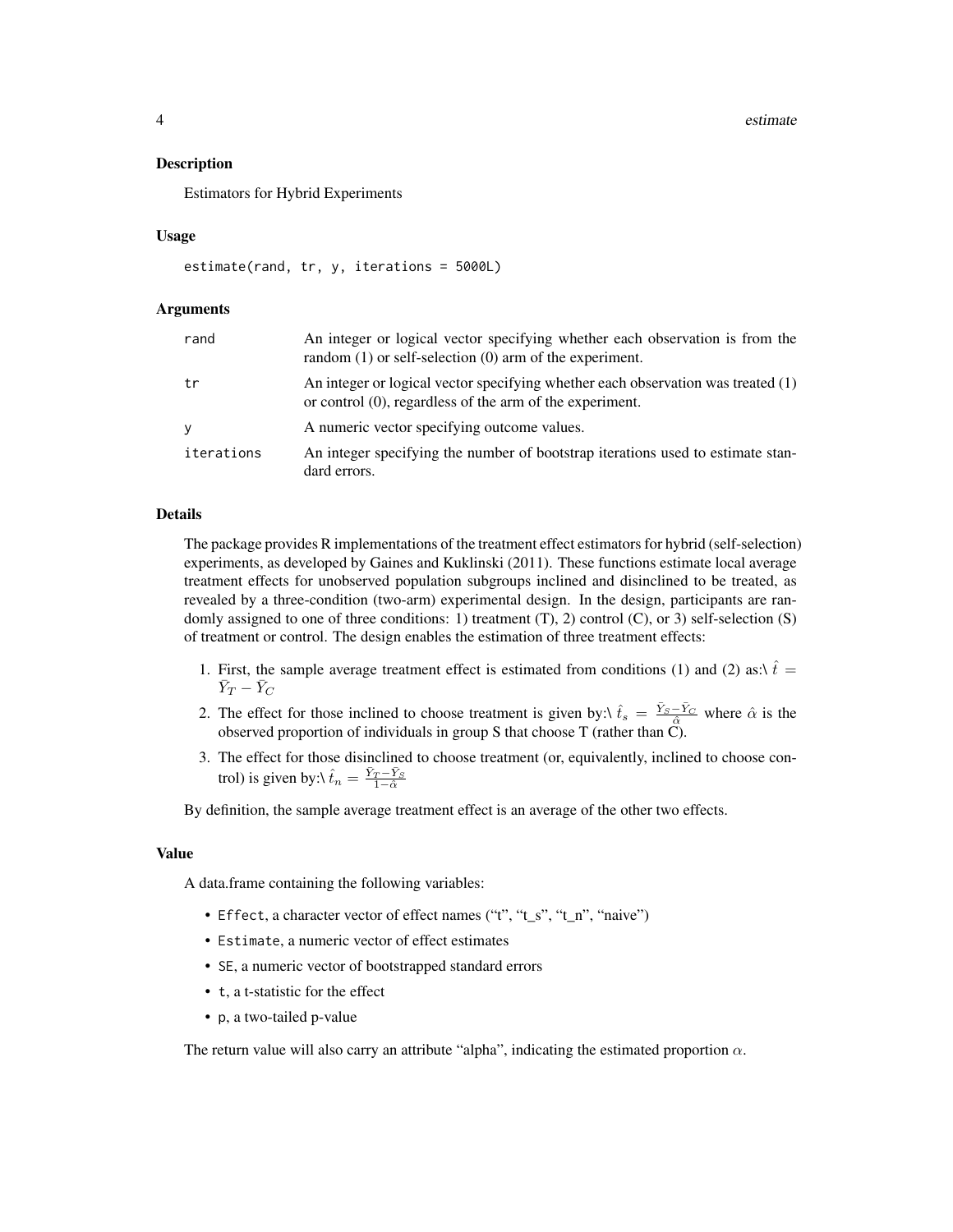#### <span id="page-4-0"></span>estimate 5

#### Author(s)

Thomas J. Leeper <thosjleeper@gmail.com>

#### References

Brian J. Gaines and James H. Kuklinski, (2011), "Experimental Estimation of Heterogeneous Treatment Effects Related to Self-Selection," *American Journal of Political Science* 55(3): 724-736.

#### See Also

[ajps](#page-1-1)

#### Examples

```
# create fake data
set.seed(12345)
d \leqdata.frame(rand = c(rep(1, 200), rep(0, 100)),
           tr = c(rep(\theta, 100), rep(1, 100), rep(\theta, 37), rep(1, 63)),y = c(rnorm(100), rnorm(100) + 1, rnorm(37), rnorm(63) + 3))# estimate effects
```

```
estimate(rand = d$rand, tr = d$tr, y = d$y)
```